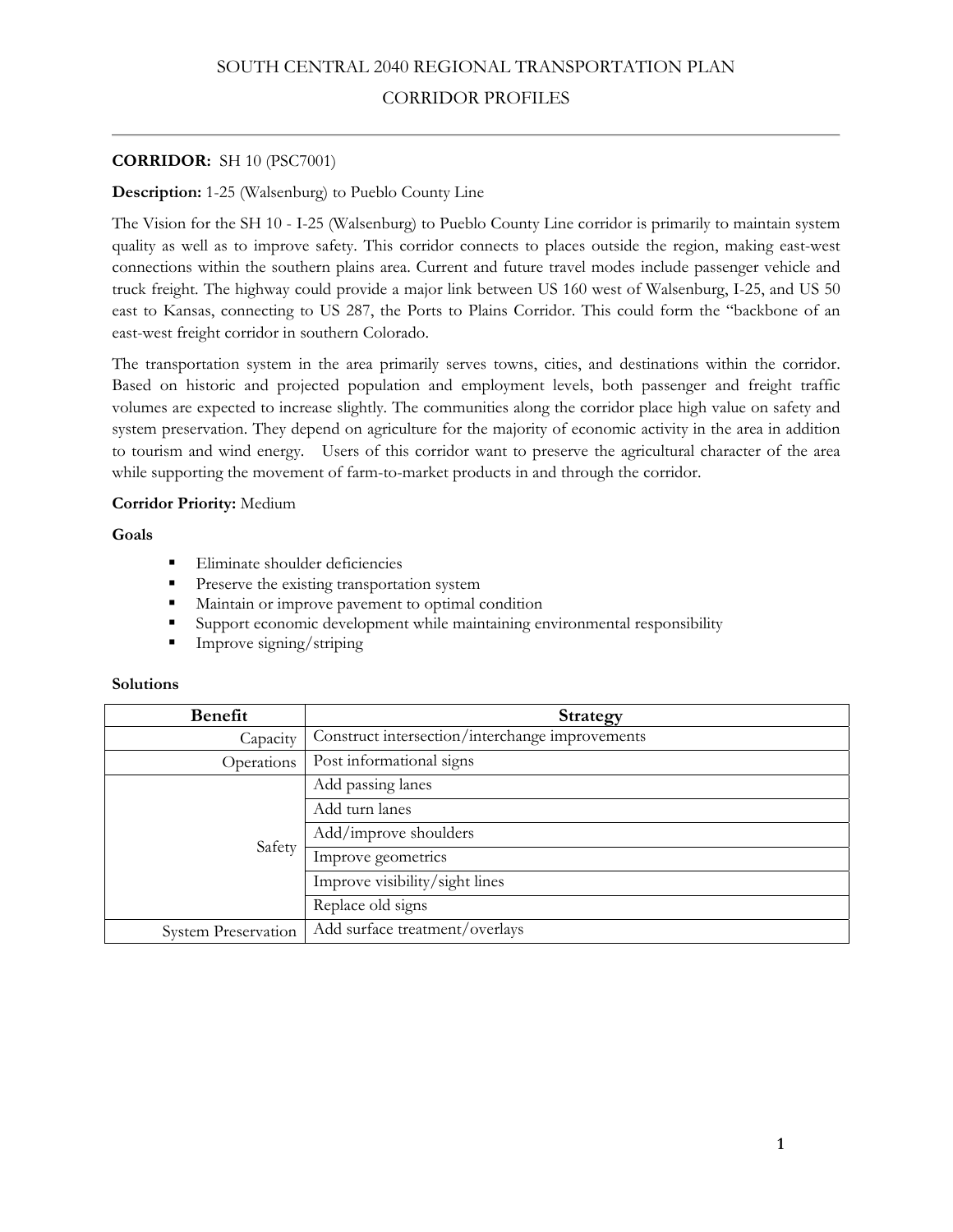# **CORRIDOR:** SH 12 (PSC7002) **Description:** US 160 (La Veta) to I-25 (Trinidad)

The Vision for the SH 12 - US 160 (La Veta) to I-25 (Trinidad) corridor is primarily to improve safety, but also includes maintaining system quality and mobility goals. This corridor serves as a multimodal local facility and traverses the Spanish Peaks area via the Highway of Legends Scenic Byway and the Cucharas Pass area. Current and future travel needs include passenger vehicle, bus service, bicycle, pedestrian and airport facilities. The transportation system in the area primarily serves towns, cities, and destinations within the corridor. Based on historic and projected population and employment levels, both passenger and freight traffic volumes are expected to increase. The communities along the corridor place a high value on safety. They depend on tourism, mining and agriculture for economic activity in the area. New coal bed methane gas wells have been developed in the area, creating additional heavy freight use of this corridor and the Colorado Wyoming Railway which it parallels. Users of this corridor want to preserve the rural mountain and agricultural character of the area while supporting the movement of tourists, mining and energy industry trucks and machinery, and farm-to-market products in and through the corridor. Transportation development must recognize the environmental, economic and social needs of the surrounding area.

# **Corridor Priority:** High

# **Goals**

- **Promote environmentally responsible transportation improvements**
- Accommodate growth in freight transport
- Support commuter travel
- **Provide for safe movement of bicycles and pedestrians**
- Ensure that airport facilities are maintained in a safe operating condition and are adequate to meet existing and projected demands

| Benefit              | Strategy                                                     |
|----------------------|--------------------------------------------------------------|
| Aviation             | Meet airport facility objectives in Airport System Plan      |
| Bicycle & Pedestrian | Provide bicycle/pedestrian facilities                        |
| Capacity             | Add roadway pullouts for breakdowns, buses and slow vehicles |
|                      | Construct intersection/interchange improvements              |
|                      | Study corridor                                               |
| Safety               | Construct auxiliary lanes (passing, turn, accel/decel)       |
|                      | Add/improve shoulders                                        |
|                      | Improve geometrics                                           |
|                      | Realign highway in Trinidad                                  |
| Transit              | <b>Expand Transit Service</b>                                |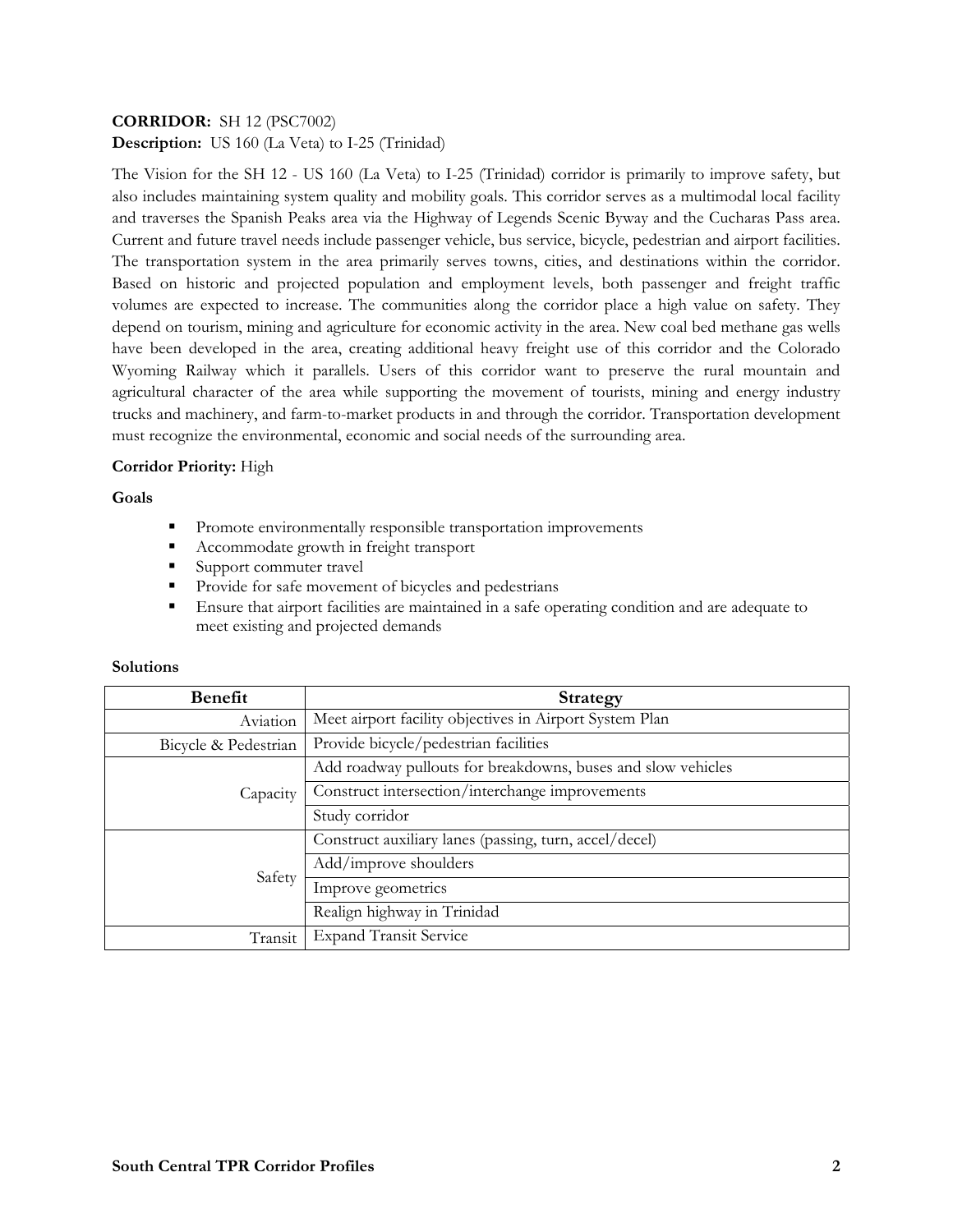## **CORRIDOR:** I-25 A (PSC7003)

**Description**: I-25 New Mexico state line to Pueblo County Line

The Vision for the I-25 - New Mexico state line to Pueblo County Line corridor is chiefly to increase mobility as well as to maintain system quality and improve safety. This corridor serves as a multimodal Interstate facility and makes north-south connections to the southern Colorado urban corridor. Current and future travel mode needs include passenger vehicle, regional/interregional bus service, passenger rail, truck freight, rail freight, and aviation. The Interstate 25 corridor serves as the state's highest volume corridor and a key gateway of statewide significance for passenger vehicles, trucks, and rail freight. Many visitors to Colorado enter on this gateway corridor. Based on historic and projected population and employment levels, and growth profiles along the Front Range, both passenger and freight traffic volumes are expected to increase dramatically. Increased demand for alternative fuel vehicles has heightened the need for Compressed Natural Gas (CNG) filling stations along this corridor. The communities along the corridor value high levels of mobility, transportation choices, connections to other areas, and access to services at urban centers. They depend on tourism, agriculture, and commercial activity for economic activity in the region. Users of this corridor want to preserve the social character of the area while supporting the movement of tourists, freight, and interregional access to major urban centers in and through the corridor.

## **Corridor Priority:** High

**Goals** 

- Support commuter travel
- Accommodate growth in freight transport
- **Increase air travel availability**
- Ensure that airport facilities are maintained in a safe operating condition and are adequate to meet the existing and projected demands
- **Expand transit usage**

| <b>Benefit</b>             | Strategy                                                          |
|----------------------------|-------------------------------------------------------------------|
| Aviation                   | Meet airport facility objectives in Airport System Plan           |
| Bicycle & Pedestrian       | Construct separated bike facilities                               |
| Capacity                   | Construct intersection/interchange improvements                   |
| Freight                    | Promote rail studies                                              |
| Operations                 | Improve ITS incident response, traveler info & traffic management |
| <b>System Preservation</b> | Bridge repairs/replacement                                        |
| Transit                    | Construct and maintain transit stations                           |
|                            | Market transit services and provide incentives                    |
|                            | Provide and expand transit bus and rail services                  |
|                            | Provide inter-modal connections                                   |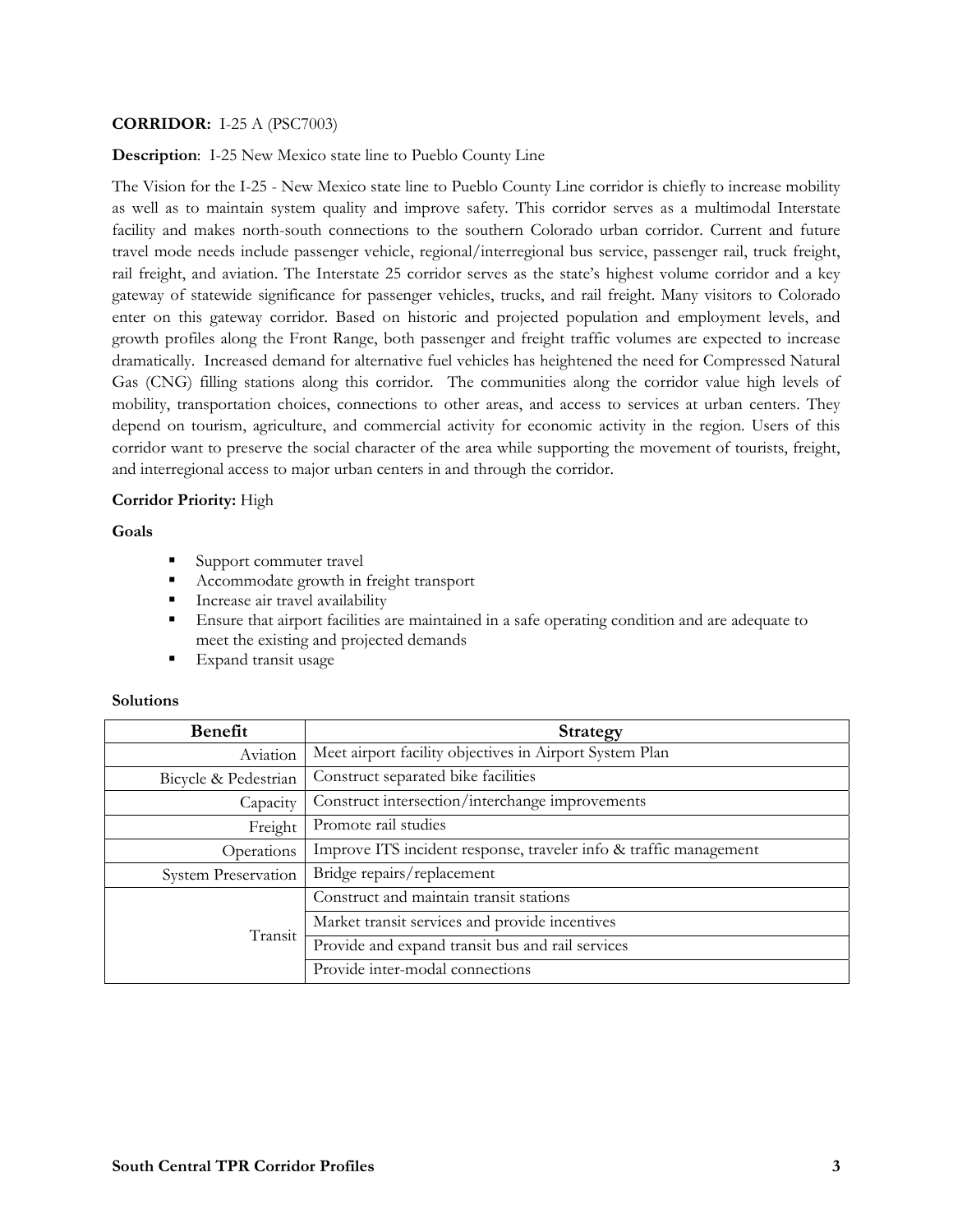# **CORRIDOR:** I-25 B (PSC7004)

# **Description:** I-25 Business Route (Aguilar)

The Vision for the I-25 Business Loop (Aguilar) is primarily to maintain system quality as well as to improve safety. This corridor serves as Main Street, and makes north-south connections within Aguilar. Future travel modes include passenger vehicle, bus service, truck freight, bicycle and pedestrian facilities. The transportation system in the area primarily serves local access. Based on historic and projected population and employment levels, both passenger and freight traffic volumes are expected to increase. The community values system preservation and safety. Users of this corridor want to preserve the small town character of the area while supporting the movement of commercial and visitor traffic in and through the corridor.

# **Corridor Priority:** Low

## **Goals**

- **Preserve the existing transportation system**
- **Improve pedestrian and vehicle safety**
- Support economic development and maintain the environment
- **Provide for tourist-friendly travel**

| Benefit              | Strategy                                                     |
|----------------------|--------------------------------------------------------------|
| Bicycle & Pedestrian | Provide bicycle/pedestrian facilities                        |
| Capacity             | Construct intersection/interchange improvements              |
| Freight              | Add truck parking areas                                      |
| Safety               | Add rest areas                                               |
|                      | Consolidate & limit access & develop access management plans |
|                      | Add signage                                                  |
| Transit              | Construct and maintain transit stations                      |
|                      | Market transit services and provide incentives               |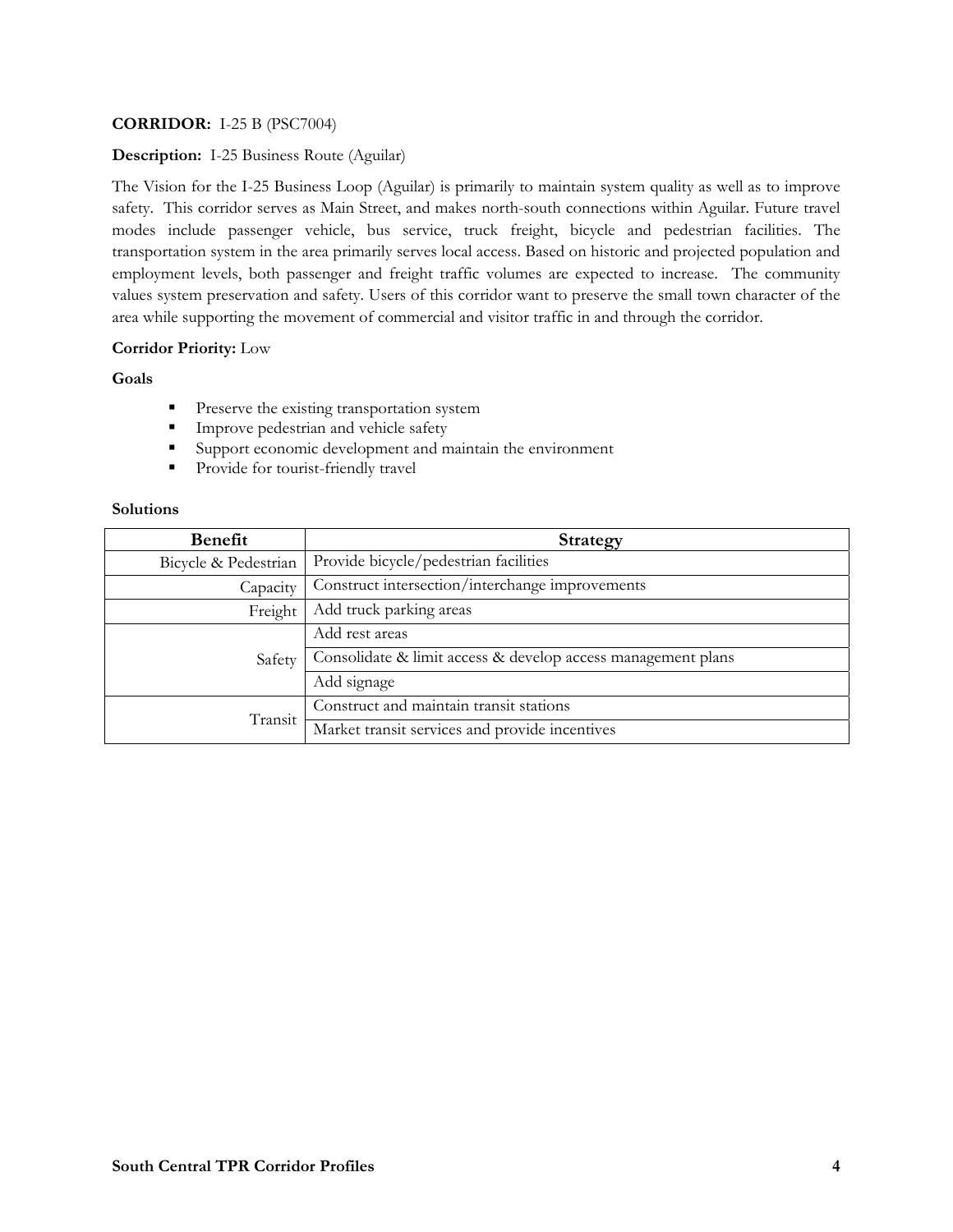# **CORRIDOR:** I-25 C (PSC7005)

### **Description:** I-25 Business Loop (Walsenburg)

The Vision for the I-25 Business Loop (Walsenburg) is primarily to maintain system quality as well as to improve safety and to increase mobility. This corridor serves as Main Street and makes multi-modal northsouth connections within the Downtown Walsenburg area. Current and future travel modes include passenger vehicle, bus service, passenger rail, truck freight, rail freight, bicycle and pedestrian facilities, and aviation. The transportation system in the area primarily serves towns, cities, and destinations within the corridor. Based on historic and projected population and employment levels, both passenger and freight traffic volumes are expected to increase. The communities along the corridor value safety and system preservation. They depend on commercial activity for economic activity in the area. Users of this corridor want to preserve the urban character of the area while supporting the movement of commercial business district in and through the corridor.

### **Corridor Priority:** High

#### **Goals**

- **Improve pedestrian and vehicle safety**
- Reduce traffic congestion and improve traffic flow
- Reduce impacts of truck traffic in downtown area
- **Improve railroad crossings**
- **Expand transit usage**

| <b>Benefit</b>       | <b>Strategy</b>                                              |
|----------------------|--------------------------------------------------------------|
| Aviation             | Expand air service                                           |
| Bicycle & Pedestrian | Provide bicycle/pedestrian facilities                        |
| Capacity             | Construct intersection/interchange improvements              |
| Freight              | Add truck parking areas                                      |
|                      | Improve railroad crossings                                   |
| Operations           | Synchronize/interconnect traffic signals                     |
| Safety               | Add signage                                                  |
|                      | Consolidate & limit access & develop access management plans |
| Transit              | Market transit services and provide incentives               |
|                      | Provide inter-modal connections                              |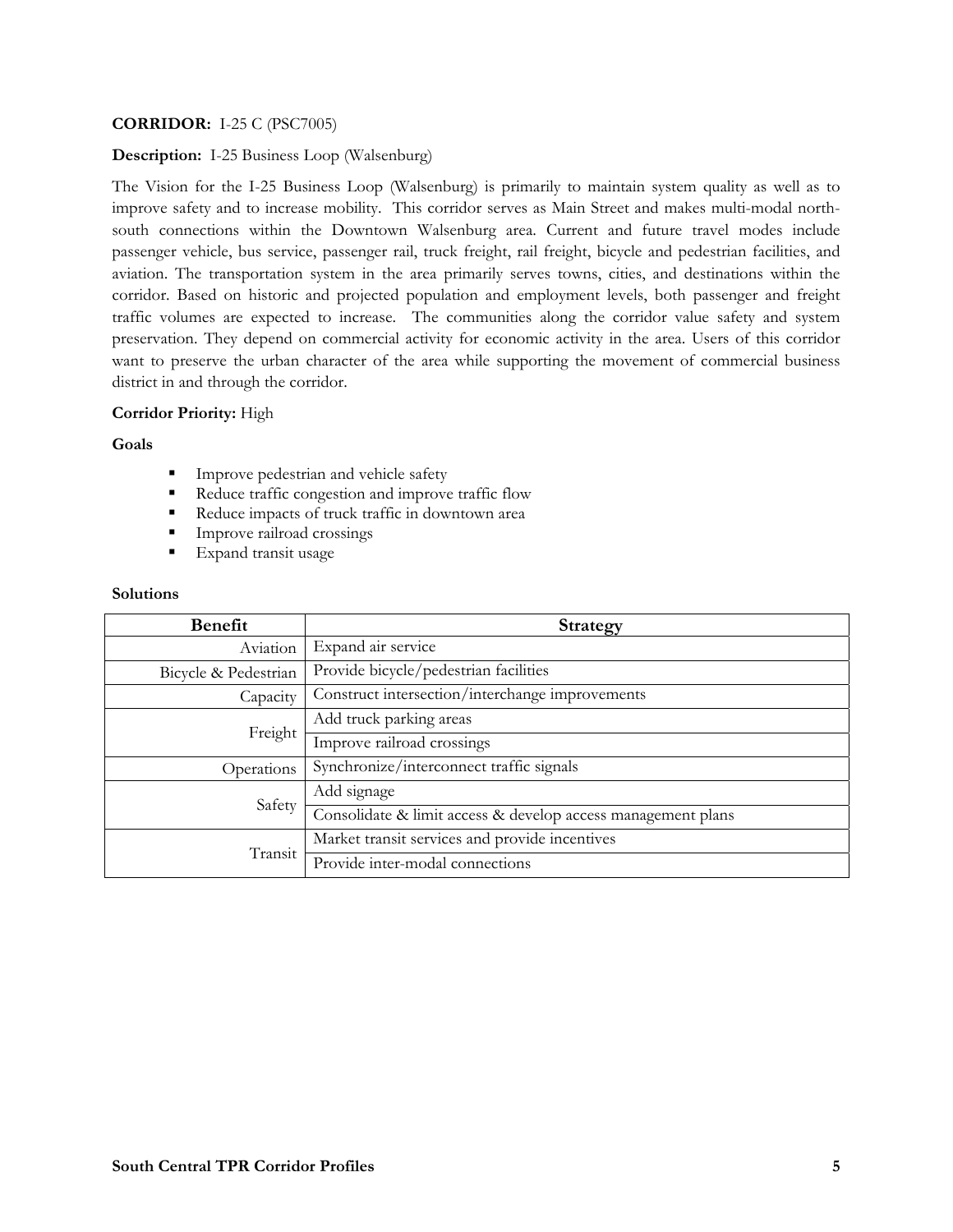## **CORRIDOR:** SH 69 (PSC7006)

**Description:** US 160 (Walsenburg) north to Custer County Line

The Vision for the SH 69 - (Walsenburg) north to Custer County Line corridor is principally to maintain system quality as well as to improve safety. This corridor serves as a multimodal local facility, connects to places outside the region, and makes north-south connections within the southern foothills area. The predominant travel mode is and will be passenger vehicles. The transportation system in the area primarily serves towns, cities, and destinations within the corridor. Based on historic and projected population and employment levels, both passenger and freight traffic volumes are expected to stay constant. The corridor includes Red Rock Road and Pass Creek Road. These heavily used off-system facilities carry significant traffic and provide regional connections between state highways. Significant development in these areas creates additional traffic burdens both on the facility and at their junction with the highway.

The communities along the corridor place a high value on safety and system preservation and depend on tourism and agriculture for economic activity in the area. Users of this corridor wish to preserve the rural mountain and agricultural character of the area while supporting the movement of tourists and services to urban centers throughout the corridor.

# **Corridor Priority:** Low

**Goals** 

- **Preserve the existing system**
- Support recreation travel
- **Provide access to services**
- Maintain or improve pavement to optimal condition
- **Provide for safe movement of bicycles and pedestrians**

| Benefit                    | Strategy                                        |
|----------------------------|-------------------------------------------------|
| Bicycle & Pedestrian       | Provide bicycle/pedestrian facilities           |
| Capacity                   | Construct intersection/interchange improvements |
| Safety                     | Add accel/decel lanes                           |
|                            | Add passing lanes                               |
|                            | Add turn lanes                                  |
|                            | Add/improve shoulders                           |
|                            | Add signage                                     |
|                            | Improve geometrics                              |
|                            | Use improved striping paint / beads             |
| <b>System Preservation</b> | Add surface treatment/overlays                  |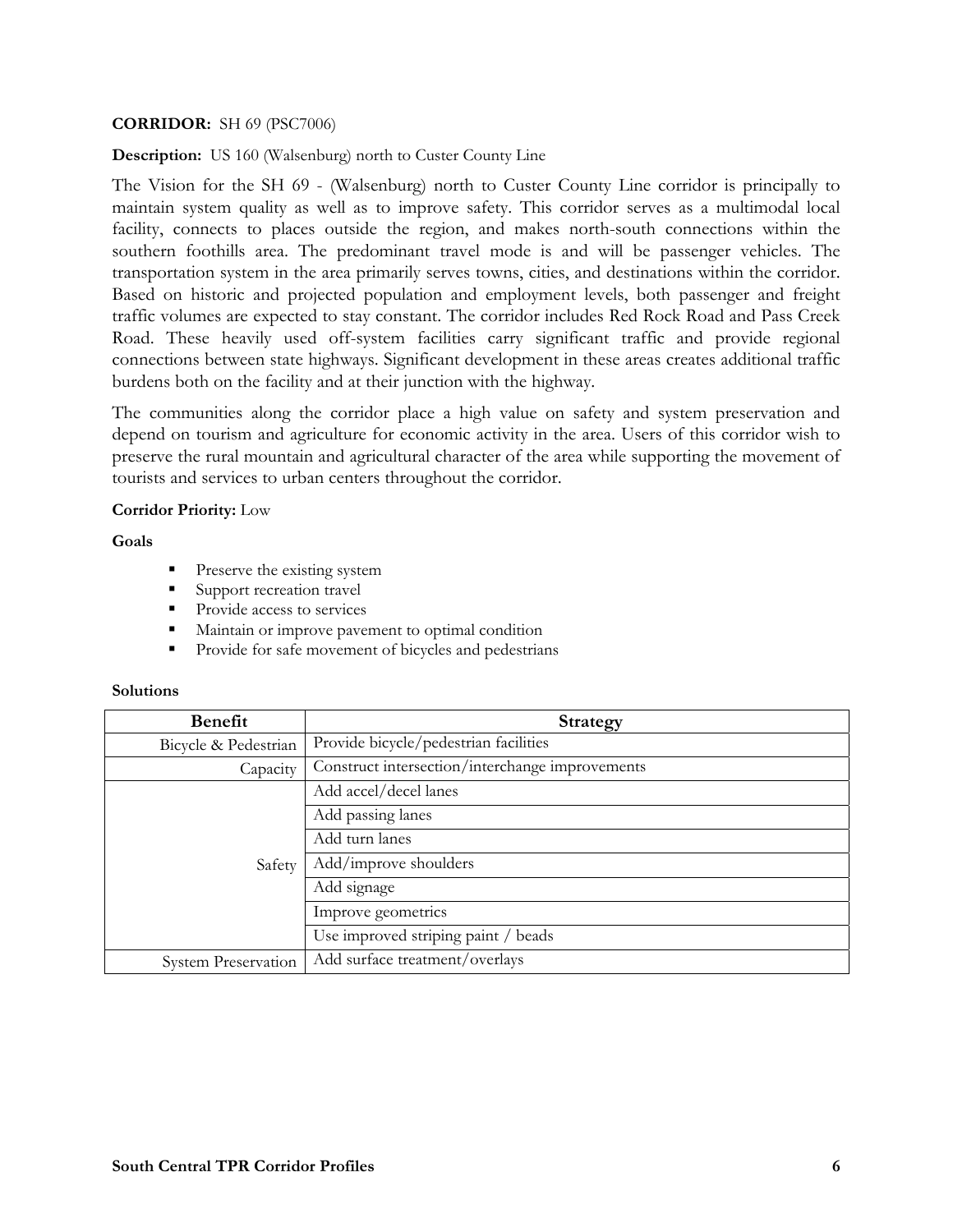# **CORRIDOR:** SH 109 (PSC7007)

## **Description:** US 160 north to Bent County Line

The Vision for the SH 109 – from US 160 north to Bent County Line corridor is primarily to maintain system quality while improving safety. This corridor provides local access and makes north-south connections within the Southeastern plains area. Current and future travel modes are largely passenger vehicles. The transportation system in the area primarily serves towns, cities, and destinations within the corridor. Based on historic and projected population and employment levels, both passenger and freight traffic volumes are expected to stay constant. The communities along the corridor place a high value on system preservation. They depend mainly on agriculture for economic activity. Users of this corridor want to preserve the rural and agricultural character of the area that supports the movement of farm-to-market products in and through the corridor.

## **Corridor Priority:** Low

## **Goals**

- Eliminate shoulder deficiencies
- **Preserve the existing transportation system**
- **Maintain or improve pavement to optimal condition**
- Provide access to services

| <b>Benefit</b>             | <b>Strategy</b>                                           |
|----------------------------|-----------------------------------------------------------|
| Capacity                   | Construct, improve and maintain the system of local roads |
| Safety                     | Add passing lanes                                         |
|                            | Add/improve shoulders                                     |
|                            | Add signage                                               |
|                            | Improve geometrics                                        |
|                            | Use improved striping paint / beads                       |
| <b>System Preservation</b> | Add surface treatment/overlays                            |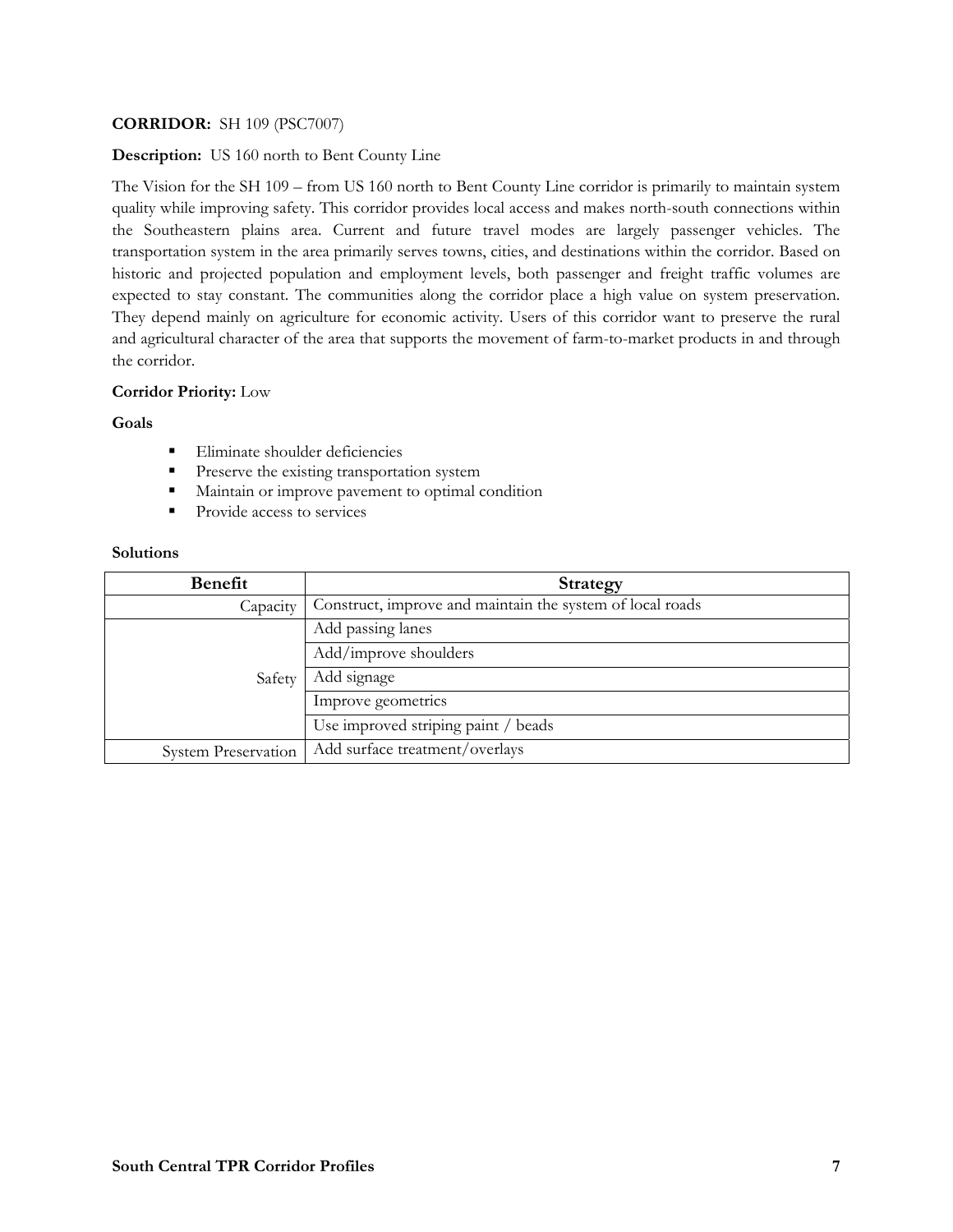## **CORRIDOR:** US 160 A (PSC7008)

### **Description:** La Veta Pass east to UPRR (Walsenburg)

The Vision for the US 160 - La Veta Pass east to UPRR (Walsenburg) corridor is primarily to increase mobility while maintaining system quality and improving safety. This corridor serves as a multimodal National Highway System facility, connects to places outside the region, and makes east-west connections within the southern Colorado mountain area. Current and future travel modes include passenger vehicle, bus service, truck freight, rail freight, bicycle, pedestrian, and aviation. The transportation system in the area serves towns, cities, and destinations within the corridor as well as providing access between southwestern Colorado and the Front Range. Based on historic and projected population and employment levels, both passenger and freight traffic volumes are expected to increase. The corridor will continue to serve as a major freight and tourism route connecting I-25 and US 50 with southwest Colorado. The communities along the corridor value high levels of mobility and connections to other areas. They depend economically on tourism and efficient access to urban service centers. Users of this corridor want to preserve the rural and mountain character of the area while supporting the movement of tourists and freight in and through the corridor.

### **Corridor Priority:** Medium

### **Goals**

- Accommodate growth in freight transport
- Support recreation travel
- Reduce fatalities, injuries and property damage crash rate
- Provide information to traveling public
- **Expand transit usage**

| Benefit              | <b>Strategy</b>                                                   |
|----------------------|-------------------------------------------------------------------|
| Bicycle & Pedestrian | Provide bicycle/pedestrian facilities                             |
| Capacity             | Construct intersection/interchange improvements                   |
| Operations           | Improve ITS incident response, traveler info & traffic management |
|                      | Promote use and maintenance of variable message signs             |
| Safety               | Add passing lanes                                                 |
|                      | Add general purpose lanes                                         |
|                      | Improve geometrics                                                |
|                      | Improve hot spots                                                 |
| Transit              | Provide and expand transit bus and rail services                  |
|                      | Provide inter-modal connections                                   |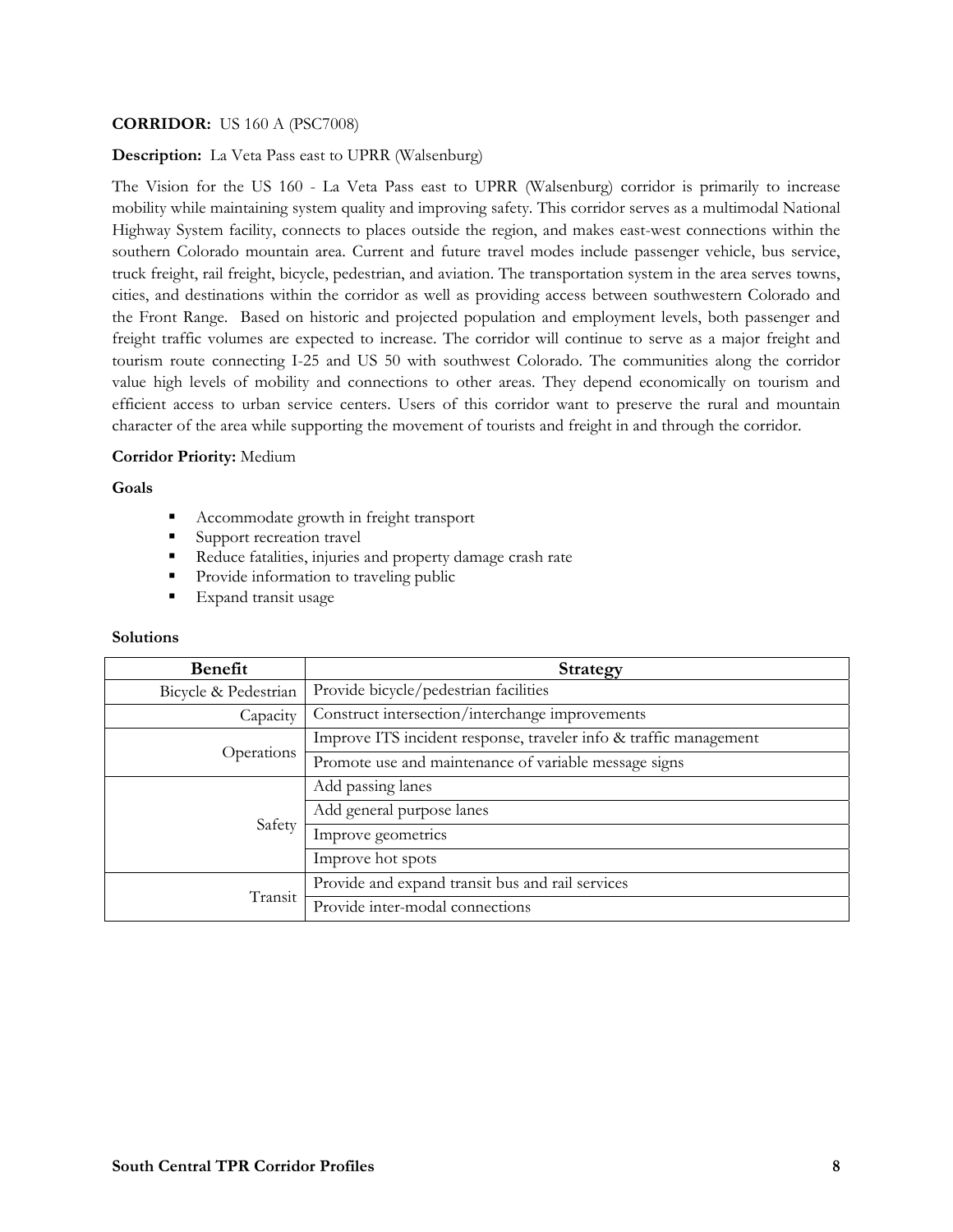# **CORRIDOR:** US 160 B (PSC7009)

## **Description:** US 160 Business Loop (Walsenburg)

The Vision for the US 160 - I-25 Business Loop (Walsenburg) corridor is primarily to improve safety, but also includes maintaining system quality and increasing mobility. This corridor serves as a multimodal National Highway System facility, acts as a main street for Walsenburg, and makes east-west connections within the downtown area. Current and future travel needs include passenger vehicle, bus service, passenger rail, truck freight, rail freight, bicycle and pedestrian facilities, and aviation. The transportation system in the corridor serves towns, cities, and destinations within the city. Based on historic and projected population and employment levels, passenger traffic volumes are expected to remain constant while freight volume will increase. The community values safety improvements for the corridor. The predominant economic activity is commercial businesses. Users of this corridor want to preserve the small town character of the area while supporting the movement of freight and access to services in and through the corridor. The long range need for a bypass of US 160 around Walsenburg, connecting to I-25, may become necessary in order to preserve mobility on the corridor and limit impacts to the town.

### **Corridor Priority:** High

### **Goals**

- Accommodate growth in freight transport
- Maintain statewide transportation interconnectivity
- Provide bicycles/pedestrian travel
- Expand transit usage
- **Provide information to traveling public**

| <b>Benefit</b>       | <b>Strategy</b>                                 |
|----------------------|-------------------------------------------------|
| Bicycle & Pedestrian | Provide bicycle/pedestrian facilities           |
| Capacity             | Add roadway bypasses                            |
|                      | Construct intersection/interchange improvements |
|                      | Study corridor                                  |
| Freight              | Improve railroad crossings                      |
| Operations           | Study and change speed limits                   |
|                      | Synchronize/interconnect traffic signals        |
| Safety               | Implement safety education programs             |
|                      | Improve hot spots                               |
| Transit              | Market transit services and provide incentives  |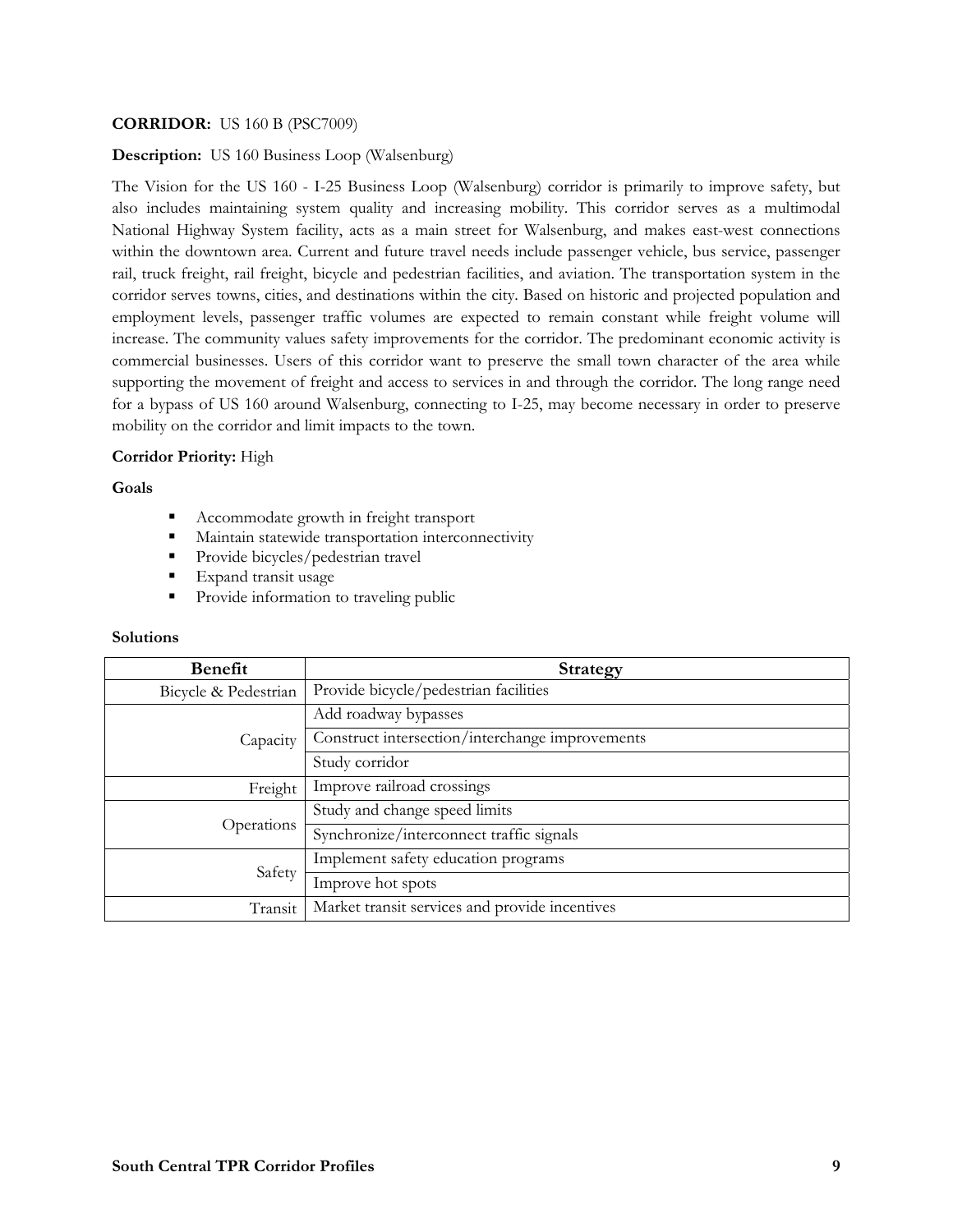# **CORRIDOR:** US 160 C (PSC7010)

**Description:** I-25 (Trinidad) east to Baca County Line

The Vision for the US 160 - I-25 (Trinidad) east to Baca County Line corridor is primarily to maintain system quality as well as to improve safety. This corridor provides local access, and makes east-west connections within the southeast Colorado plains area. Current and future travel modes include passenger vehicles, truck freight, pedestrians and bicycles. The transportation system in the area primarily serves towns, cities, and destinations within the corridor. This corridor was recently designated a hazardous material route and is experiencing increased agricultural, energy and bicycle use. Based on historic and projected population and employment levels, both passenger and freight traffic volumes are expected to stay constant. The communities along the corridor value safety and system preservation. They depend on agriculture for economic activity in the area. Users of this corridor want to preserve the rural and agricultural character of the area while supporting the movement of farm-to-market products in and through the corridor.

### **Corridor Priority:** High

**Goals** 

- **Preserve the existing transportation system**
- Eliminate shoulder deficiencies
- Maintain or improve pavement to optimal condition
- **Provide improved truck freight linkages**
- Expand transit usage

| <b>Benefit</b>             | <b>Strategy</b>                                        |
|----------------------------|--------------------------------------------------------|
| Bicycle & Pedestrian       | Provide bicycle/pedestrian facilities                  |
| Capacity                   | Construct intersection/interchange improvements        |
| Operations                 | Promote use and maintenance of variable message signs  |
| Safety                     | Add signage                                            |
|                            | Construct auxiliary lanes (passing, turn, accel/decel) |
|                            | Add/improve shoulders                                  |
|                            | Improve geometrics                                     |
|                            | Improve visibility/sight lines                         |
| <b>System Preservation</b> | Add surface treatment/overlays                         |
|                            | Bridge repairs/replacement                             |
| Transit                    | Provide and expand transit bus and rail services       |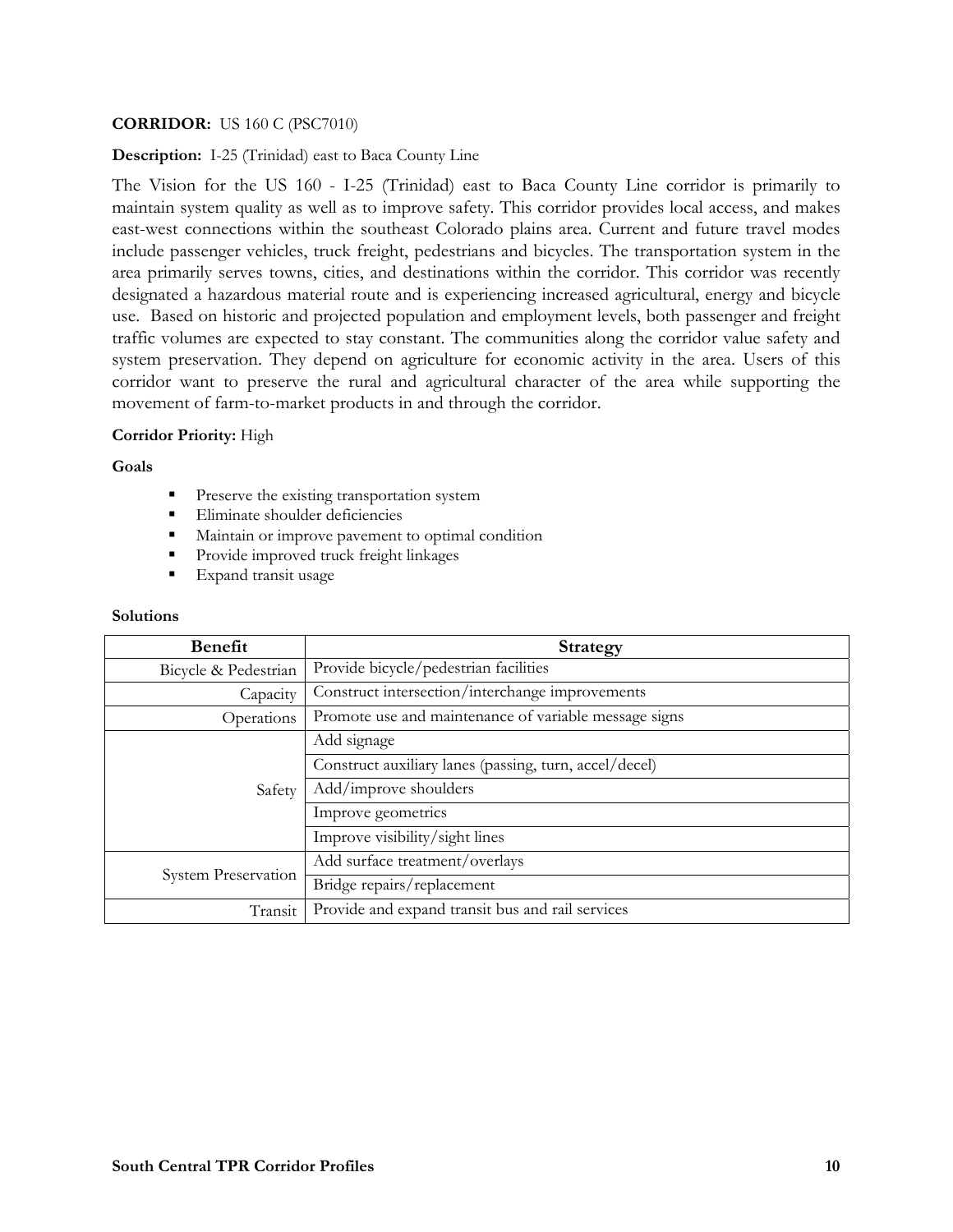# **CORRIDOR:** SH 239 (PSC7011)

**Description:** US 160 (Trinidad) to Road E (Trinidad)

The Vision for the SH 239 - US 160 (Trinidad) to Rd. E (El Mora Rd.) corridor is primarily to maintain system quality as well as to improve safety. This corridor provides local access and makes north-south connections between El Mora and Trinidad for freight and agriculture trucking. Current and future travel needs are primarily for passenger vehicles, school buses, and farm vehicles. The transportation system in the area serves local land uses, agriculture and tourism along the corridor. Based on historic and projected population and employment levels, both passenger and freight traffic volumes are expected to increase. The communities depend on agriculture and want to preserve the rural and agricultural character of the area. The corridor will continue to support the movement of farm-to-market products and access to local services. Improvements to this currently ill-maintained roadway could provide an alternate route to the school district and to volumes on SH 350.

#### **Corridor Priority:** Low

#### **Goals**

- **Preserve the existing transportation system**
- Maintain or improve pavement to optimal condition
- **Eliminate shoulder deficiencies**
- Coordinate transportation and land use decisions

| Benefit                    | Strategy                                                     |
|----------------------------|--------------------------------------------------------------|
| Capacity                   | Construct intersection/interchange improvements              |
| Safety                     | Consolidate & limit access & develop access management plans |
|                            | Improve geometrics                                           |
| <b>System Preservation</b> | Add surface treatment/overlays                               |
|                            | Bridge repairs/replacement                                   |
| Transit                    | Market transit services and provide incentives               |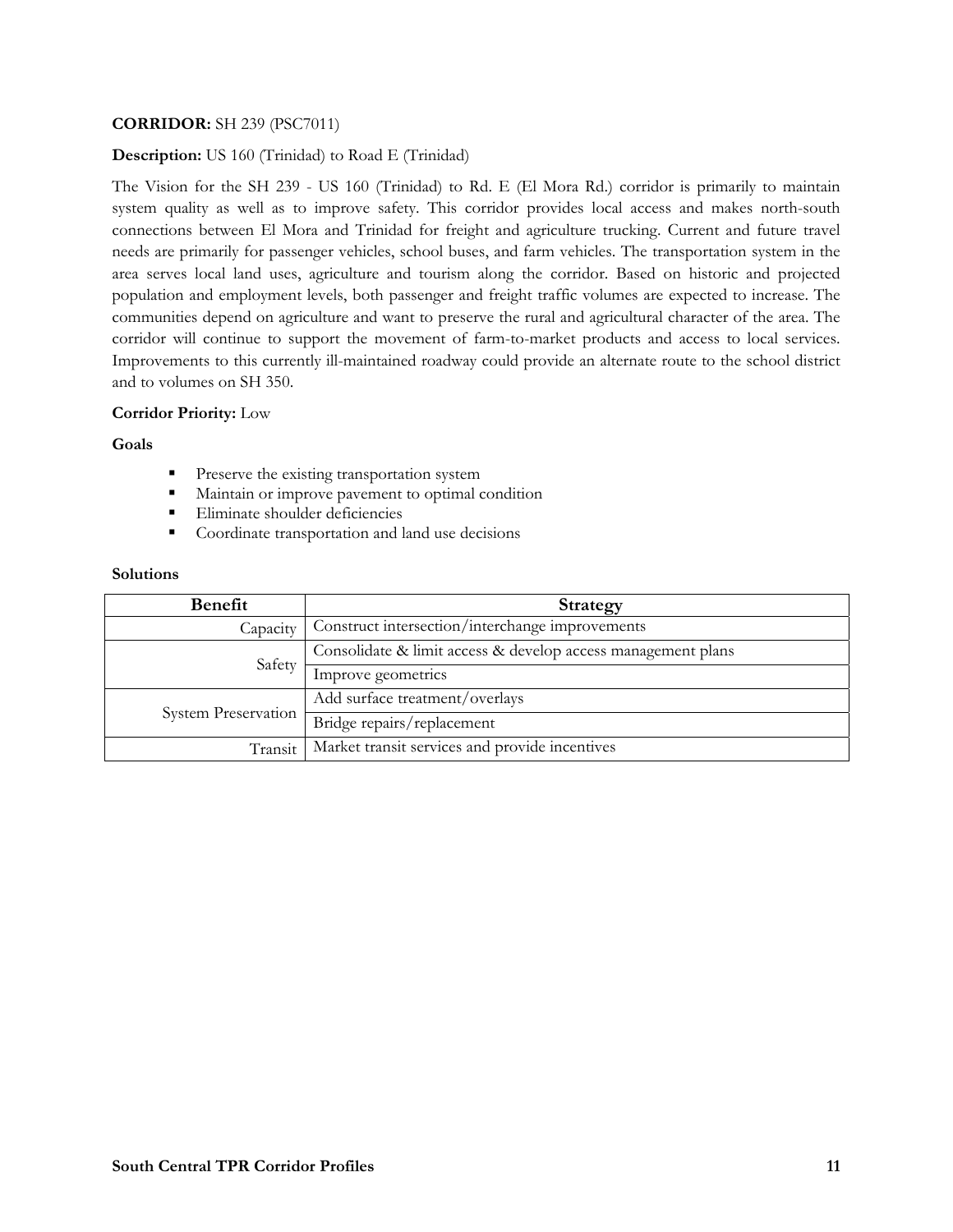# **CORRIDOR:** SH 350 (PSC7012)

**Description:** US 160 (Beshoar Jct) north to Otero County Line

The Vision for the SH 350 - US 160 (Beshoar Jct) north to Otero County Line corridor is primarily to maintain system quality. This corridor provides local access and makes east-west connections within the southeast Colorado plains area. The primary travel mode is by passenger vehicle, truck and freight rail. The transportation system in the area serves towns, cities, and destinations within and beyond the corridor. They depend on agriculture, Department of Defense access to the Piñon Canon Maneuver Site, and the Department of Corrections facility 14 miles east of Beshoar Junction for economic activity. Based on historic and projected population and employment levels, both passenger and freight traffic volumes are expected to increase. The Perry Stokes Airport is located within this corridor. This facility should maximize existing investment while also meeting the current and future needs of the traveling public. Users of this corridor want to preserve the rural and agricultural character of the area while supporting the movement of farm-tomarket products in and through the corridor.

### **Corridor Priority:** High

#### **Goals**

- **Preserve the existing transportation system**
- Maintain or improve pavement to optimal condition
- Rehabilitate/replace deficient bridges
- Ensure that airport facilities are maintained in a safe operating condition and are adequate to meet the existing and projected demands

| <b>Benefit</b>             | Strategy                                                |
|----------------------------|---------------------------------------------------------|
| Aviation                   | Meet airport facility objectives in Airport System Plan |
| Capacity                   | Construct intersection/interchange improvements         |
| Freight                    | Improve railroad crossings                              |
|                            | Promote rail studies                                    |
| Safety                     | Add passing lanes                                       |
|                            | Add/improve shoulders                                   |
|                            | Improve geometrics                                      |
| <b>System Preservation</b> | Add surface treatment/overlays                          |
|                            | Bridge repairs/replacement                              |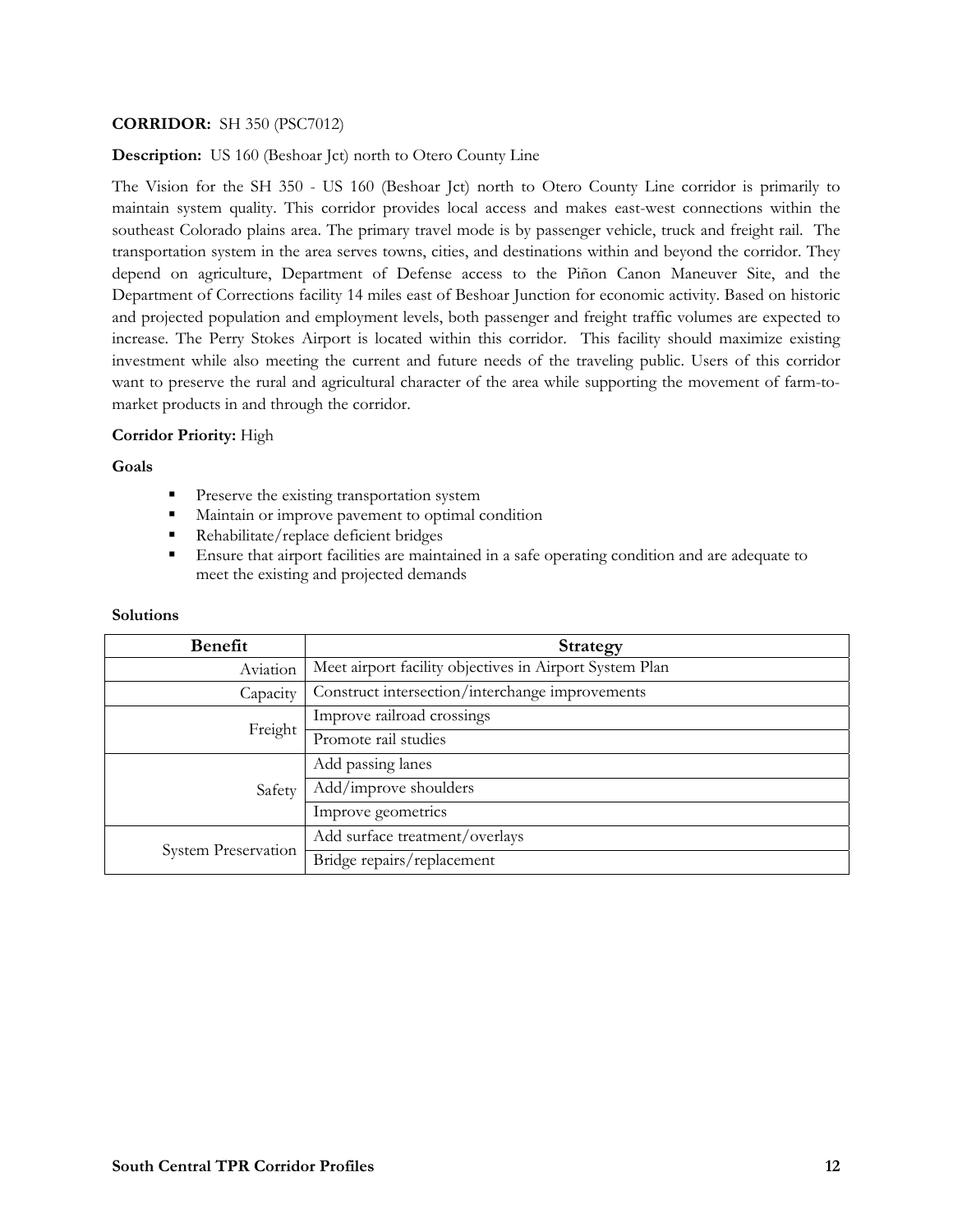# **CORRIDOR:** SH 389 (PSC7013)

### **Description:** CO/NM state line north to US 160

The Vision for the SH 389 - CO/NM state line north to US 160 corridor is primarily to maintain system quality and secondarily to improve safety. This corridor provides local access and makes north-south connections within the southeast Colorado plains area and into New Mexico. Current and future travel needs include passenger vehicle and truck freight. The transportation system in the area primarily serves towns, cities, and destinations within the corridor and connects to corridors accessing external destinations. Based on historic and projected population and employment levels, both passenger and freight traffic volumes are expected to stay constant. The communities along the corridor value safety and system preservation. Users of this corridor want to preserve the rural and agricultural character of the area while supporting the movement of farm-to-market products in and through the corridor.

### **Corridor Priority:** Medium

## **Goals**

- **Eliminate shoulder deficiencies**
- **Preserve the existing transportation system**
- **Maintain or improve pavement to optimal condition**
- Rehabilitate/replace deficient bridges

| <b>Benefit</b>             | Strategy                                        |
|----------------------------|-------------------------------------------------|
| Capacity                   | Construct intersection/interchange improvements |
| Freight                    | Improve railroad crossings                      |
| Safety                     | Add passing lanes                               |
|                            | Add/improve shoulders                           |
|                            | Add signage                                     |
|                            | Improve visibility/sight lines                  |
| <b>System Preservation</b> | Add surface treatment/overlays                  |
|                            | Bridge repairs/replacement                      |